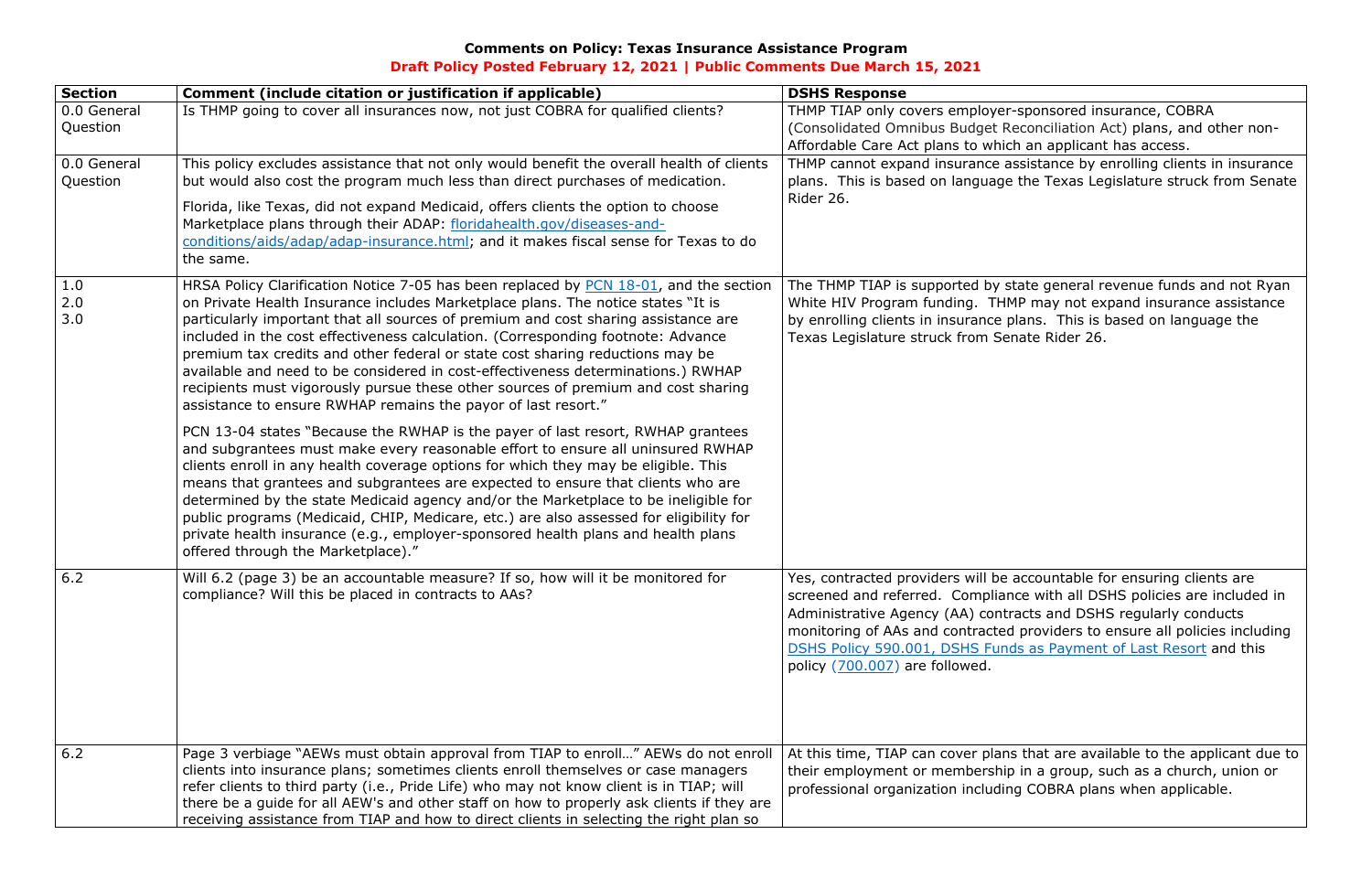|     | they can stay on TIAP; AEWs are not the only staff who help clients with navigating<br>health insurance.                                                                                                                                                                                                                                                                                                                                                                                                                                                                                                                            |                                                                                                                                                                          |
|-----|-------------------------------------------------------------------------------------------------------------------------------------------------------------------------------------------------------------------------------------------------------------------------------------------------------------------------------------------------------------------------------------------------------------------------------------------------------------------------------------------------------------------------------------------------------------------------------------------------------------------------------------|--------------------------------------------------------------------------------------------------------------------------------------------------------------------------|
| 6.2 | Page 3 verbiage "AEWs must make reasonable efforts to reinstate lapsed coverage"<br>Is this AEWs responsibility to be monitoring client's health insurance coverage? Will<br>there be a performance measure established or training?                                                                                                                                                                                                                                                                                                                                                                                                | DSHS removed the verbiage and cla<br>ADAP Eligibility Workers must make<br>reinstated if client delays in assistan<br>lapse.                                             |
| 6.2 | Page 3 verbiage "Community agencies may maintain policies that discontinue TIAP<br>enrollment" This is unclear as to what our policy is enforcing.                                                                                                                                                                                                                                                                                                                                                                                                                                                                                  | DSHS removed the verbiage from 6.<br>"AEWs must communicate with clien<br>agencies to remind them to keep TIA<br>other changes that might impact elig                    |
| 6.3 | 6.3 - how can Liaisons ensure this? Some clients do not come to the agency for help<br>and complete their own applications                                                                                                                                                                                                                                                                                                                                                                                                                                                                                                          | AEWs and AIDS Drug Assistance Pro<br>for clients who do not come to the a<br>assisting with THMP applications for<br>assistance, AEWs and other agency<br>another payer. |
| 6.4 | Page 4 verbiage "and communicate changes in insurance or eligibility status to THMP<br>or their AEW." Not all clients go to see their AEW for Ryan White assistance and some<br>RW agencies require all staff be able to help clients with patient assistance programs;<br>could this not be so specific to AEW but rather the client's case manager who works<br>with their agency identified AEW? The AEWs are not insurance specialist, therefore<br>requiring them to do this as well, would require a complete restructure of the person<br>assigned as an AEW at the agency level and training in what and how for insurance. | Agency workers and AEWs are respo<br>eligibility status, including insurance<br>language in this section to include of                                                   |
| 8.0 | Where can we find the annual estimate that is done in April?                                                                                                                                                                                                                                                                                                                                                                                                                                                                                                                                                                        | Please follow this link: dshs.texas.go<br>001 HIACostEffectiveness.pdf (PDF)                                                                                             |
| 8.0 | If the calculation factors in ADAP expenditures, are the expenditures from the previous<br>year and will it take into consideration the new deficit information?                                                                                                                                                                                                                                                                                                                                                                                                                                                                    | This is based on the current DSHS P<br><b>Expenditures on Covered Clinical Ser</b><br>basis for the prior fiscal year, so this                                           |
| 8.0 | PCN 18-01, and previous guidance in the ADAP manual, states that "RWHAP Parts<br>A, B, C, and D recipients may consider providing their health insurance<br>premiums and cost sharing resource allocation to their state RWHAP ADAP,<br>particularly where the ADAP has the infrastructure to verify health care<br>coverage status and process payments for public or private health care<br>coverage premiums and cost sharing."                                                                                                                                                                                                  | THMP cannot expand insurance assis<br>plans. This is based on language the<br>Rider 26.                                                                                  |
|     | So, not only is Marketplace encouraged to be used by ADAPs for medication<br>assistance, authorization is also given to allocate funds to ADAP for medical cost<br>sharing as well.                                                                                                                                                                                                                                                                                                                                                                                                                                                 |                                                                                                                                                                          |
|     | <b>Mississippi's ADAP Insurance Assistance Program (IAP) "provides insurance to eligible</b><br>ACA/Marketplace participants who qualify for subsidies (100-250% of FPL) during open<br>enrollment. This includes premium payments, co-insurance, co-pays and deductibles."<br>msdh.ms.gov/msdhsite/ static/14,13047,150.html                                                                                                                                                                                                                                                                                                       |                                                                                                                                                                          |
|     | While it might not be feasible to provide this at the Texas ADAP level during the<br>current Marketplace Special Enrollment Period, would a pilot demonstration be a<br>possibility by the yearly Open Enrollment?                                                                                                                                                                                                                                                                                                                                                                                                                  |                                                                                                                                                                          |

I clarified the language in this section. ake reasonable efforts to have coverage stance requests have caused coverage to

 $m$  6.2 and replaced it with: clients and other relevant community p TIAP informed of changes in insurance or  $i$  eligibility."

Program Liaisons are not held responsible he agency for assistance. However, when for applicants who do request agency ncy workers should ensure there is not

esponsible for communicating changes in ance status, to THMP. DSHS clarified the le other agency workers.

8.0 Whivstd / policy/policies / 270-

IS Policy 270.001, Calculation of Estimated **Exergices**. The costs are on a per client this won't be impacted by a deficit.

assistance by enrolling clients in insurance e the Texas Legislature struck from Senate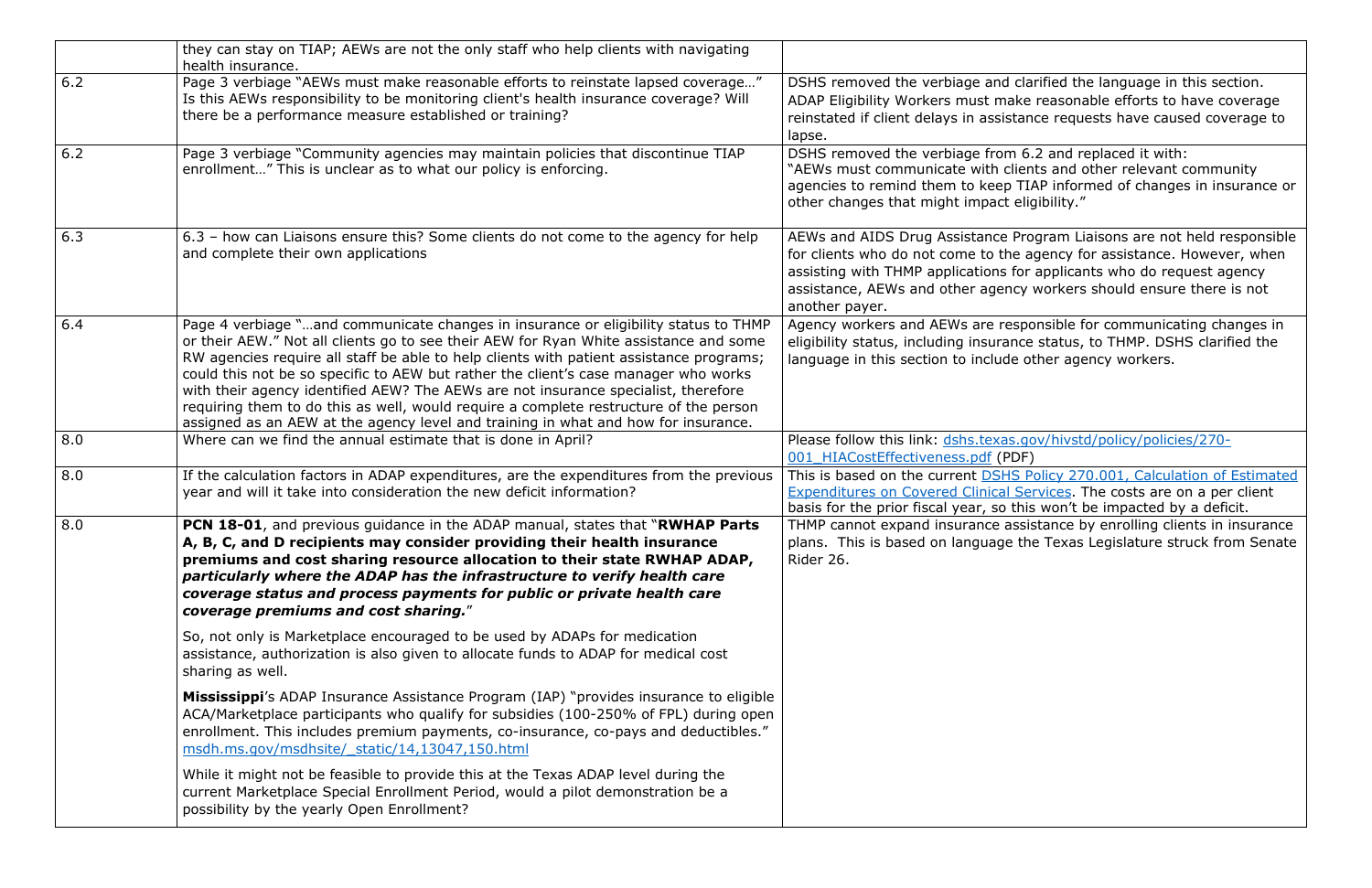|                      |                                                                                                                                                                                                                                                                                                                                                                                                                                                                                                                                                                                                                                                                                                                                                                                                  | <b>Maximum Annual Limitation on Cost-Sharing</b> |                                                                                                                                                                                                                                                                                                                                                                                                                                                  |  |                                                                                                                                                                                                                                                                                                            |
|----------------------|--------------------------------------------------------------------------------------------------------------------------------------------------------------------------------------------------------------------------------------------------------------------------------------------------------------------------------------------------------------------------------------------------------------------------------------------------------------------------------------------------------------------------------------------------------------------------------------------------------------------------------------------------------------------------------------------------------------------------------------------------------------------------------------------------|--------------------------------------------------|--------------------------------------------------------------------------------------------------------------------------------------------------------------------------------------------------------------------------------------------------------------------------------------------------------------------------------------------------------------------------------------------------------------------------------------------------|--|------------------------------------------------------------------------------------------------------------------------------------------------------------------------------------------------------------------------------------------------------------------------------------------------------------|
|                      | <b>Income</b>                                                                                                                                                                                                                                                                                                                                                                                                                                                                                                                                                                                                                                                                                                                                                                                    | Actuarial Value of a silver plan                 | <b>OOP Max for Individual/Family</b>                                                                                                                                                                                                                                                                                                                                                                                                             |  |                                                                                                                                                                                                                                                                                                            |
|                      | (% Federal Poverty Level)                                                                                                                                                                                                                                                                                                                                                                                                                                                                                                                                                                                                                                                                                                                                                                        |                                                  | 2021                                                                                                                                                                                                                                                                                                                                                                                                                                             |  |                                                                                                                                                                                                                                                                                                            |
|                      | <b>Under 100%</b>                                                                                                                                                                                                                                                                                                                                                                                                                                                                                                                                                                                                                                                                                                                                                                                | 70%                                              | \$8,550 / \$17,100                                                                                                                                                                                                                                                                                                                                                                                                                               |  |                                                                                                                                                                                                                                                                                                            |
|                      | 100% -150%                                                                                                                                                                                                                                                                                                                                                                                                                                                                                                                                                                                                                                                                                                                                                                                       | 94%                                              | \$2,850 / \$5,700                                                                                                                                                                                                                                                                                                                                                                                                                                |  |                                                                                                                                                                                                                                                                                                            |
|                      | $150\% - 200\%$                                                                                                                                                                                                                                                                                                                                                                                                                                                                                                                                                                                                                                                                                                                                                                                  | 87%                                              | \$2,850 / \$5,700                                                                                                                                                                                                                                                                                                                                                                                                                                |  |                                                                                                                                                                                                                                                                                                            |
|                      | $200\% - 250\%$                                                                                                                                                                                                                                                                                                                                                                                                                                                                                                                                                                                                                                                                                                                                                                                  | 73%                                              | \$6,800 / \$13,600                                                                                                                                                                                                                                                                                                                                                                                                                               |  |                                                                                                                                                                                                                                                                                                            |
|                      | Over 250%                                                                                                                                                                                                                                                                                                                                                                                                                                                                                                                                                                                                                                                                                                                                                                                        | 70%                                              | \$8,550 / \$17,100                                                                                                                                                                                                                                                                                                                                                                                                                               |  |                                                                                                                                                                                                                                                                                                            |
|                      | SOURCE: "Patient Protection and Affordable Care Act; HHS Notice of Benefit and Payment Parameters for 2021," Federal<br>Register 85 FR 29164.                                                                                                                                                                                                                                                                                                                                                                                                                                                                                                                                                                                                                                                    |                                                  |                                                                                                                                                                                                                                                                                                                                                                                                                                                  |  |                                                                                                                                                                                                                                                                                                            |
| 10.0                 | 01?                                                                                                                                                                                                                                                                                                                                                                                                                                                                                                                                                                                                                                                                                                                                                                                              |                                                  | What is the basis for the exclusion of Marketplace, as it directly conflicts with PCN 18-                                                                                                                                                                                                                                                                                                                                                        |  | THMP cannot expand insurance<br>plans. This is based on languad<br>Rider 26.                                                                                                                                                                                                                               |
| 11.0                 | otherwise eligible for TIAP.                                                                                                                                                                                                                                                                                                                                                                                                                                                                                                                                                                                                                                                                                                                                                                     |                                                  | The third sentence of the second paragraph makes the previous two sentences<br>inaccurate, as there is at least one occasion when TIAP could cover those not                                                                                                                                                                                                                                                                                     |  | DSHS clarified the language in t                                                                                                                                                                                                                                                                           |
| 13.1<br>13.2<br>13.3 | The combination of these policies may potentially create a payment gap for some<br>patients. While there are often choices of different antiretrovirals appropriate for a<br>particular patient, sometimes they are limited due to resistance. Insurance companies                                                                                                                                                                                                                                                                                                                                                                                                                                                                                                                               |                                                  |                                                                                                                                                                                                                                                                                                                                                                                                                                                  |  | TIAP only covers health insuran<br>criteria.                                                                                                                                                                                                                                                               |
|                      |                                                                                                                                                                                                                                                                                                                                                                                                                                                                                                                                                                                                                                                                                                                                                                                                  |                                                  | sometimes change their formularies as they negotiate different drug prices, and it is<br>possible a patient could find themselves taking a medication that is no longer on<br>formulary with their insurance, but also with no other adequate formulary options. The<br>above policies would create a scenario where their OOP costs are higher due to the<br>non-formulary, and the TIAP would not assist them with the extra cost, and if they |  | Section 13.3 is already specific<br>insurance plan; TIAP clients ma<br>for medications they receive<br>TIAP.                                                                                                                                                                                               |
|                      | are not covered through their health insurance."                                                                                                                                                                                                                                                                                                                                                                                                                                                                                                                                                                                                                                                                                                                                                 |                                                  | were to use drug manufacturer assistance cards, they would lose the assistance from<br>TIAP with their other medications. I suggest revising 13.3 to something like:<br>"Payments TIAP clients may not use drug manufacturer co-pay cards for medications<br>they receive through their health insurance while on TIAP, unless those medications                                                                                                 |  | TIAP clients should use the THM<br>medication co-pays. The THMP<br>and non-HIV medication co-pa                                                                                                                                                                                                            |
| 13.3                 | Insurance co-payment assistance from the manufacturer of HIV medications is<br>standard practice in 2021. Restricting use of these co-pay cards is problematic as<br>prices can skyrocket even with medication coverage. Pharmaceutical companies<br>specifically restrict persons on state pharmaceutical assistance plans from utilizing co-<br>pay cards, so the use of this section is required. What is not clear to me is how a<br>pharmacy will know that a person with Blue Cross accessing meds can use co-payment<br>assistance from the manufacturer one day, but as soon as support from the state kicks<br>in, they no longer can. This can occur for the same patient, with the same coverage,<br>for the same medication and change overnight. There's nothing about the coverage |                                                  |                                                                                                                                                                                                                                                                                                                                                                                                                                                  |  | While on TIAP, the participant is<br>payment card at the pharmacy<br>covered under their health insu<br>insurance company and the Pha<br>(PBM). Participants who use the<br>eligible for TIAP. THMP can see<br>the Ramsell portal. When this h<br>asks them to use the Ramsell co<br>TIAP approval letter. |

assistance by enrolling clients in insurance ge the Texas Legislature struck from Senate

this section.

Ince that meets the eligible health plan

to medications covered under the health iy not use drug manufacturer co-pay cards **through their health insurance** while on

MP Ramsell co-payment card for all Ramsell co-payment card covers all **HIV** ayments.

is expected to use the THMP Ramsell cofor all medications (both HIV and non-HIV) irance. The pharmacy then bills the armacy Benefits Management Company e manufacturer co-payment cards are not when co-payments are requested through appens, THMP contacts participants and co-payment card. This requirement is in the